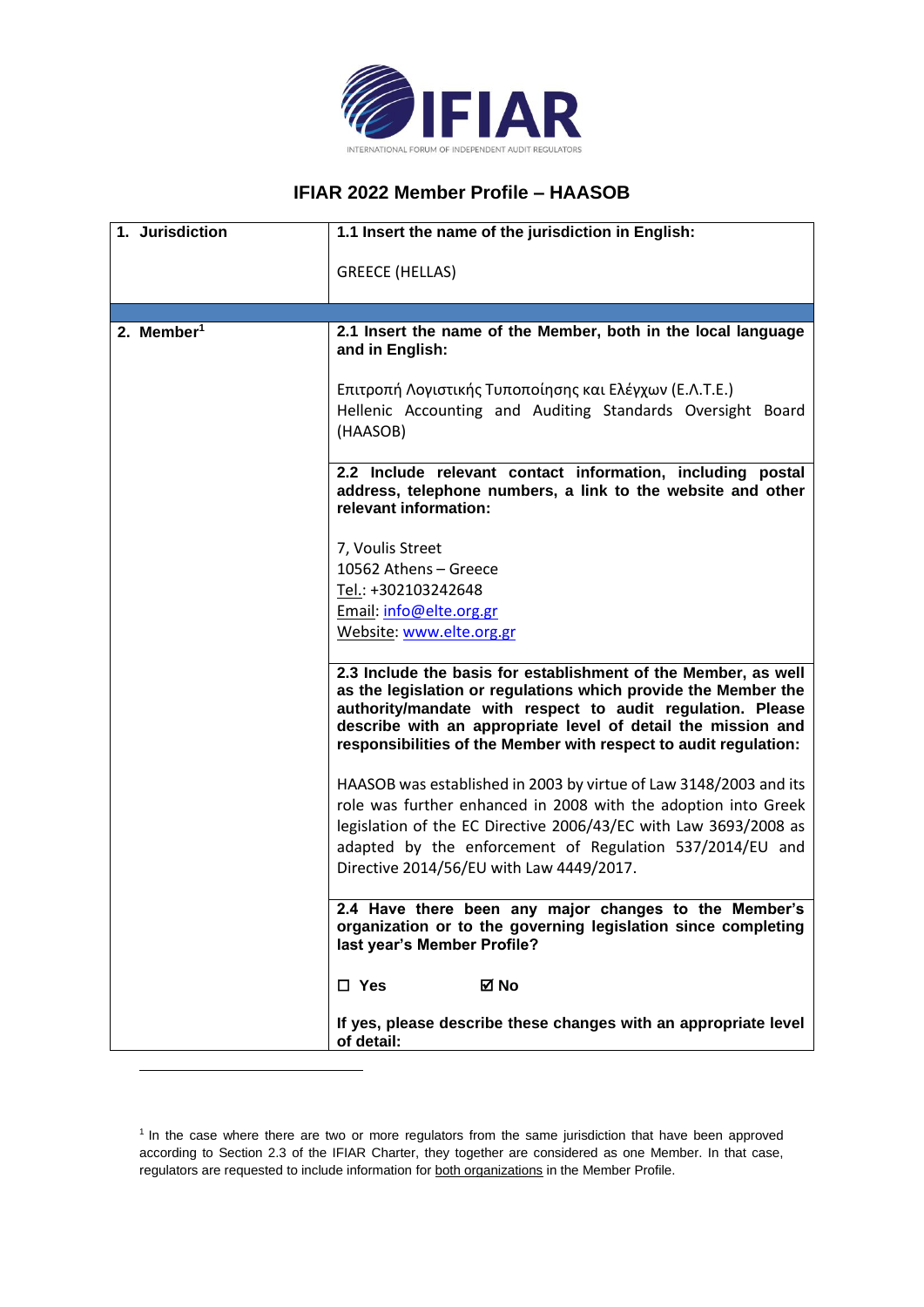

Τ

┑

 $\overline{1}$ 

| 3. Governing Body<br><b>Composition and</b><br>members | profession.                               | 3.1 Describe with an appropriate level of detail the current<br>composition of the Member's governing body, including the<br>ratio between Board members who are independent from the<br>audit profession and those who are not <sup>2</sup> . The audit profession<br>includes, for example: audit firms, professional accountancy<br>bodies and bodies or entities associated with the audit |
|--------------------------------------------------------|-------------------------------------------|------------------------------------------------------------------------------------------------------------------------------------------------------------------------------------------------------------------------------------------------------------------------------------------------------------------------------------------------------------------------------------------------|
|                                                        | Chairman                                  | Panagiotis Papadeas                                                                                                                                                                                                                                                                                                                                                                            |
|                                                        | Deputy Chairman A                         | Panagiotis Giannopoulos<br>(also Chairman of the Quality Control<br>Board)<br><b>Haralambos Xenos</b>                                                                                                                                                                                                                                                                                          |
|                                                        | Deputy Chairman B                         | Chairman of the Accounting<br>(also<br>Standards Board)                                                                                                                                                                                                                                                                                                                                        |
|                                                        | Members:                                  | Nikolaos Kontaroudis (representing the<br>Hellenic<br>Capital Market Commission)<br>Konstantinos Sfakakis (representing the<br>Federation of Greek Industries)<br><b>Nikolaos</b><br>Eriotis<br>(representing<br>the<br>Economic Chamber of Greece )                                                                                                                                           |
|                                                        |                                           | Antonios Vlysidis (representing the Bank of<br>Greece)                                                                                                                                                                                                                                                                                                                                         |
|                                                        |                                           | Board members are independent from the audit profession.                                                                                                                                                                                                                                                                                                                                       |
|                                                        | body?                                     | 3.2 What are the eligibility criteria / requirements and<br>composition requirements for the members of the governing                                                                                                                                                                                                                                                                          |
|                                                        | the accounting science and / or auditing. | The Chairman has to be a person of recognized status, wider<br>acceptance, with proven experience and scientific expertise. The<br>Deputy Chairmen must be persons with broad scientific training in                                                                                                                                                                                           |
|                                                        |                                           | The other members of the Board are designated by the Bank of<br>Greece, the HCMC, the Federation of Greek Industries, the Economic<br>Chamber of Greece (one member from each institution).                                                                                                                                                                                                    |
|                                                        |                                           | 3.3. Is each member of the governing body independent from the<br>audit profession? The audit profession includes, for example:                                                                                                                                                                                                                                                                |

<sup>&</sup>lt;sup>2</sup> An individual is independent of the profession even if he is a CPA, Chartered Accountant, or holder of another equivalent qualification, as long as this individual is not employed by or affiliated to a registered audit firm, nor employed by or affiliated to of a professional accountancy body, nor employed by or affiliated to bodies or entities associated with the audit profession.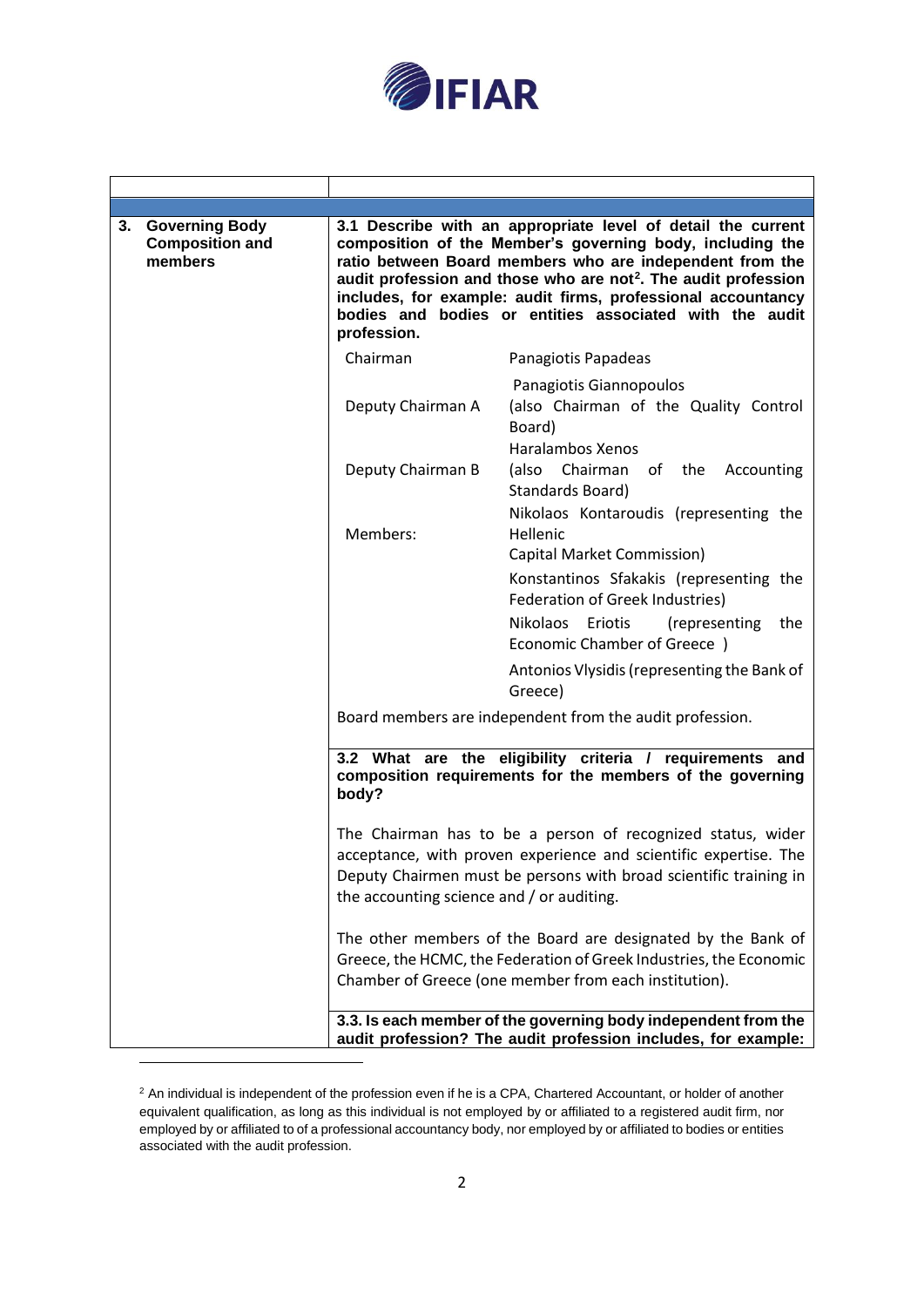

|                                   |                                                                                                                                                                         |                       |              | audit firms, professional accountancy bodies and bodies or<br>entities associated with the audit profession.                                                                                                                                                                                                                                                                                                                                                    |
|-----------------------------------|-------------------------------------------------------------------------------------------------------------------------------------------------------------------------|-----------------------|--------------|-----------------------------------------------------------------------------------------------------------------------------------------------------------------------------------------------------------------------------------------------------------------------------------------------------------------------------------------------------------------------------------------------------------------------------------------------------------------|
|                                   | ⊠ Yes                                                                                                                                                                   |                       | $\square$ No |                                                                                                                                                                                                                                                                                                                                                                                                                                                                 |
|                                   | 3.4 If the answer to question 3.3 is "No", is the majority of the<br>members of the governing body non-practitioner?                                                    |                       |              |                                                                                                                                                                                                                                                                                                                                                                                                                                                                 |
|                                   |                                                                                                                                                                         | $\Box$ Yes            |              | $\square$ No                                                                                                                                                                                                                                                                                                                                                                                                                                                    |
|                                   |                                                                                                                                                                         | the audit profession? |              | 3.5 If the answer to question 3.3 is "No", which safeguards are<br>in place to provide for the Member's overall independence from                                                                                                                                                                                                                                                                                                                               |
|                                   | 3.6 Is there a restriction or recusal process that is applicable to<br>members of the governing body of the Member who are current<br>or former auditors/practitioners? |                       |              |                                                                                                                                                                                                                                                                                                                                                                                                                                                                 |
|                                   | ☑                                                                                                                                                                       | <b>Yes</b>            |              | $\square$ No                                                                                                                                                                                                                                                                                                                                                                                                                                                    |
|                                   | Does this include a "cooling-off" period for former auditors?                                                                                                           |                       |              |                                                                                                                                                                                                                                                                                                                                                                                                                                                                 |
|                                   |                                                                                                                                                                         | ⊠ Yes                 |              | $\square$ No                                                                                                                                                                                                                                                                                                                                                                                                                                                    |
|                                   |                                                                                                                                                                         |                       |              | If yes to either of the above, please describe:                                                                                                                                                                                                                                                                                                                                                                                                                 |
|                                   |                                                                                                                                                                         |                       |              | A 3-year cooling-off period. Article 2 of Law 4449/2017 sets out that<br>the Board is composed of natural persons, who during their<br>participation in the governing body for all three years preceding his<br>participation, did not conduct statutory audits, had no voting rights<br>in an audit firm, were not members of the management or<br>management body of an audit firm and were not employed or<br>connected in any other way with an audit firm. |
|                                   |                                                                                                                                                                         |                       |              | 3.7 Other than the governing body, are members of the<br>profession involved in the Member's organization (including in<br>any inspections, committee or panel role)?                                                                                                                                                                                                                                                                                           |
|                                   | $\square$ Yes                                                                                                                                                           |                       | ⊠ No         |                                                                                                                                                                                                                                                                                                                                                                                                                                                                 |
|                                   |                                                                                                                                                                         |                       |              | If yes, please describe their role with an appropriate level of<br>detail, including the ratio between those who are independent<br>and those who are not in the relevant function and whether such<br>role includes decisional or control authority:                                                                                                                                                                                                           |
|                                   |                                                                                                                                                                         |                       |              |                                                                                                                                                                                                                                                                                                                                                                                                                                                                 |
| <b>Funding Arrangements</b><br>4. | any:                                                                                                                                                                    |                       |              | 4.1 Describe the main funding arrangements of the Member,<br>including the setting and approval of the budget and the fees, if                                                                                                                                                                                                                                                                                                                                  |
|                                   |                                                                                                                                                                         |                       |              | The funding arrangements comprise of a statutory levy on all<br>auditing firms calculated as a flat percentage of their gross fees - this                                                                                                                                                                                                                                                                                                                       |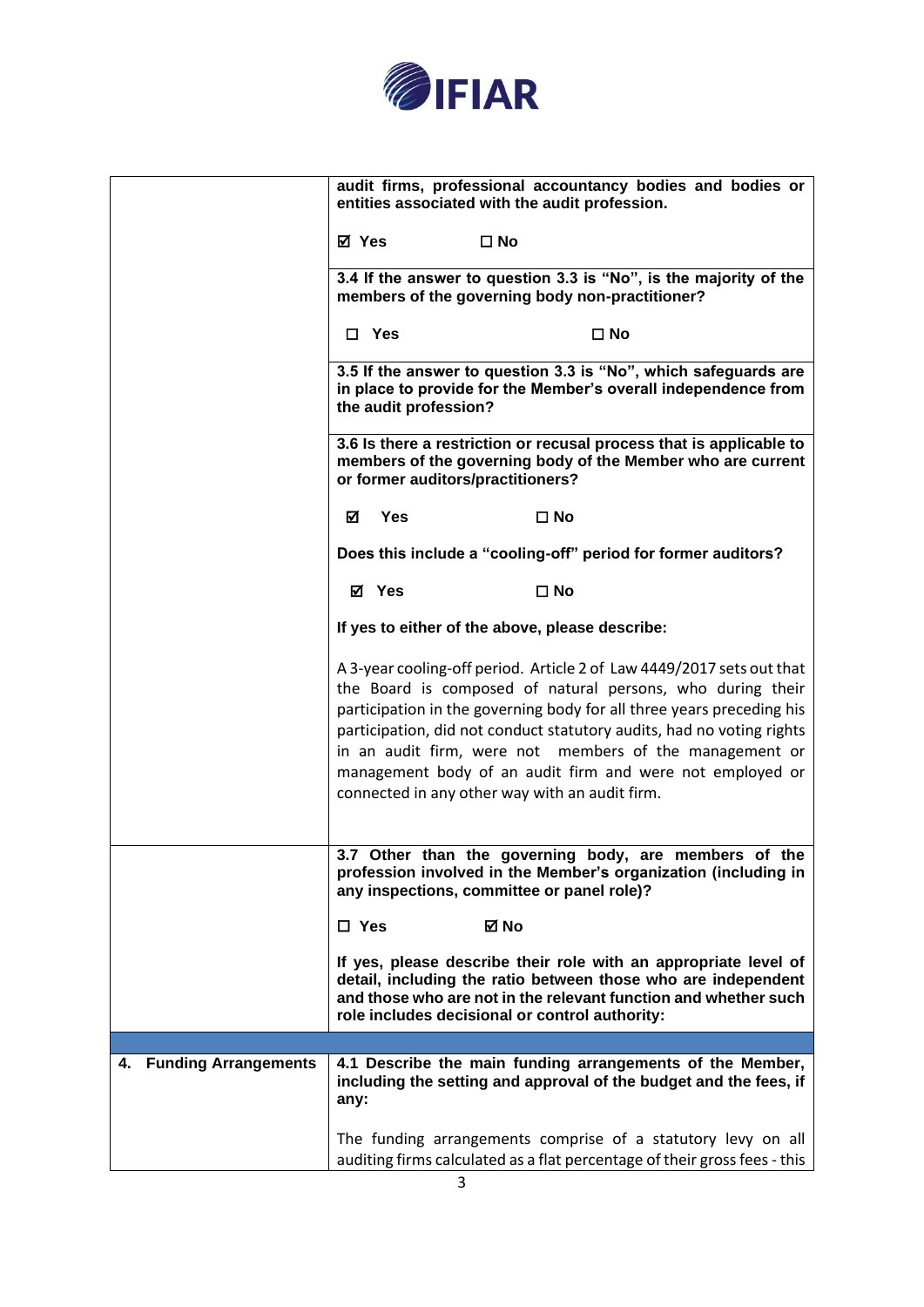

|                      | percentage is legislated and can only be amended by a change in<br>legislation.                                                                                                                                     |  |
|----------------------|---------------------------------------------------------------------------------------------------------------------------------------------------------------------------------------------------------------------|--|
|                      | HAASOB'S annual budget is approved by the Ministry of Finance and<br>all payments are subject to procedures applicable to the public<br>sector.                                                                     |  |
|                      | 4.2 Is the funding free from undue influence by the profession?                                                                                                                                                     |  |
|                      | ☑<br><b>Yes</b><br>$\square$ No                                                                                                                                                                                     |  |
|                      | Please describe with an appropriate level of detail the<br>safeguards in place to prevent undue influence by the<br>profession:                                                                                     |  |
|                      | Yes, it is established by Law.                                                                                                                                                                                      |  |
|                      |                                                                                                                                                                                                                     |  |
| 5. Inspection System | 5.1 Does the Member have the responsibility for recurring<br>inspections of audit firms undertaking audits of public interest<br>entities (PIEs)?                                                                   |  |
|                      | Yes<br>$\square$ No<br>☑                                                                                                                                                                                            |  |
|                      | 5.2 Is this responsibility undertaken directly or through<br>oversight of inspection conducted by another organization?                                                                                             |  |
|                      | <b>Ø</b> Directly<br>□ Through Oversight                                                                                                                                                                            |  |
|                      | If directly, kindly provide a brief description or summary of<br>$\bullet$<br>the responsibility, including the regulatory reporting<br>process after inspections i.e. recommendations issued,<br>follow-up, etc.). |  |
|                      | If through oversight of another organization, please describe<br>with an appropriate level of detail the other organization, its<br>relation to the Member, its role, and the arrangements for<br>oversight:        |  |
|                      | The HAASOB 's Quality Control Board issues an annual inspections                                                                                                                                                    |  |
|                      | program defining the inspection procedures and criteria and also                                                                                                                                                    |  |
|                      | defining the inspectors of HAASOB who will be carrying out the<br>inspections. This program is approved by the HAASOB Board of                                                                                      |  |
|                      | Directors.                                                                                                                                                                                                          |  |
|                      | Inspections are then carried out directly by the HAASOB and all                                                                                                                                                     |  |
|                      | reports are submitted to the Quality Control Board for approval.                                                                                                                                                    |  |
|                      | By HAASOB Regulatory Act 155/4/19-10-2018 the HAASOB assigns<br>the SOEL's (Professional Body) quality review team to conduct                                                                                       |  |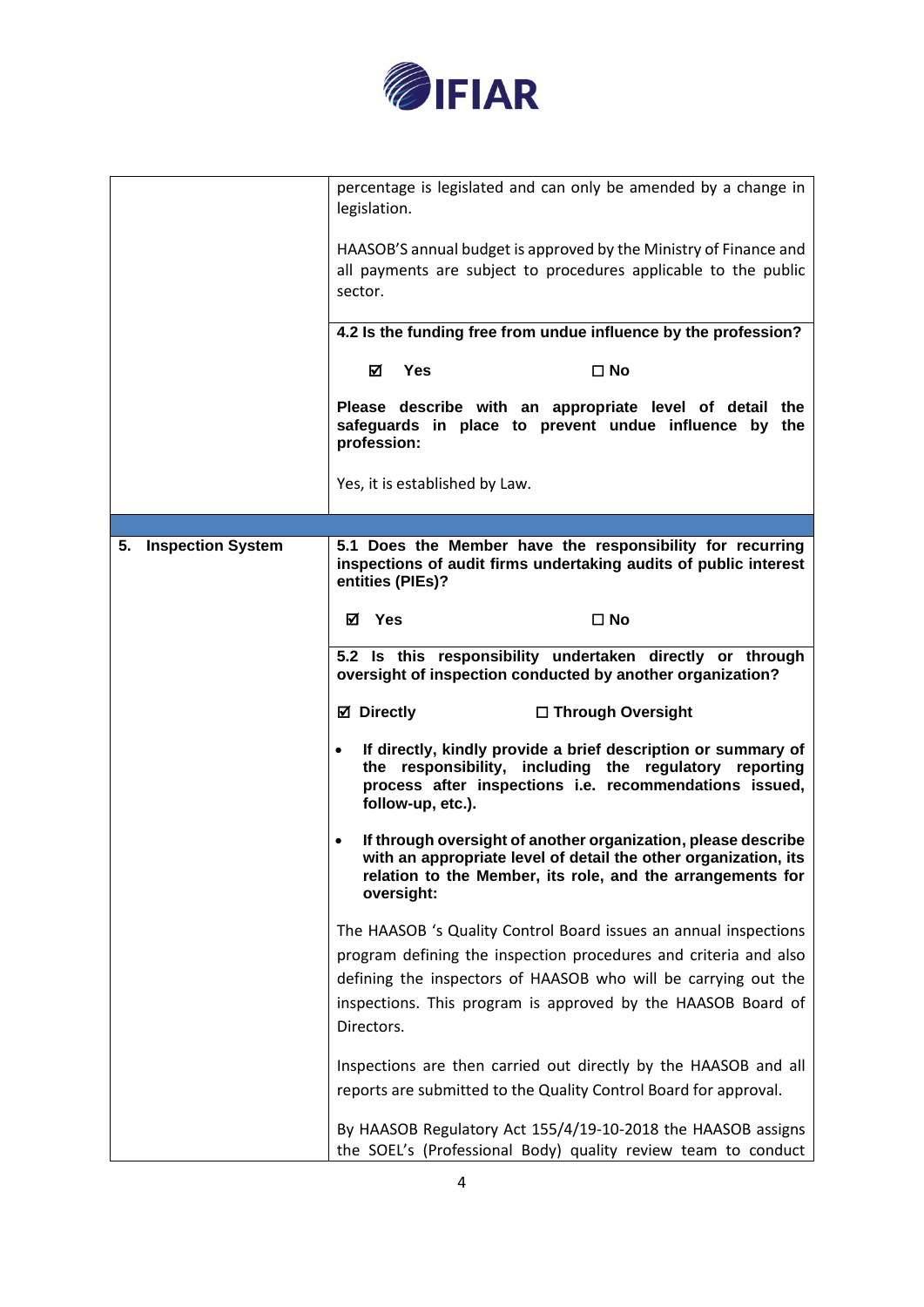

|                                         | assignments may only concern audit engagements of Non-PIEs.<br>and statutory auditors for PIE engagements.<br>inspections:<br>interest entities.                                                                                                                                                                                                                                                                                                                                                                                                                                                                                                                       | quality inspections for its account. The legal framework for that<br>cooperation is provided by par. 12, art.33, Law 4449/2017. The<br>Only the HAASOB is entitled to conduct inspections on audit firms<br>5.3 Please describe with an appropriate level of detail the<br>requirements and practices regarding the frequency of<br>The inspections are carried out at least every three years for the<br>auditors or audit firms and audit entities from third countries, if they<br>carry out audits on public interest entities and at least every six<br>years, if these auditors/audit firms do not carry out audits on public |  |
|-----------------------------------------|------------------------------------------------------------------------------------------------------------------------------------------------------------------------------------------------------------------------------------------------------------------------------------------------------------------------------------------------------------------------------------------------------------------------------------------------------------------------------------------------------------------------------------------------------------------------------------------------------------------------------------------------------------------------|-------------------------------------------------------------------------------------------------------------------------------------------------------------------------------------------------------------------------------------------------------------------------------------------------------------------------------------------------------------------------------------------------------------------------------------------------------------------------------------------------------------------------------------------------------------------------------------------------------------------------------------|--|
|                                         |                                                                                                                                                                                                                                                                                                                                                                                                                                                                                                                                                                                                                                                                        |                                                                                                                                                                                                                                                                                                                                                                                                                                                                                                                                                                                                                                     |  |
| 6. Audit and Financial<br><b>Market</b> | 6.1 Provide the number of audit firms subject to inspections.<br>Include an indication of the number of public interest audits<br>(PIEs) and other audits that fall under the Member's oversight or<br>mandate.<br>There are 59 audit firms subject to inspection. There are also several<br>(approx. 7) statutory auditors who periodically carry out statutory<br>audits in an individual capacity.<br>The definition of public interest entities includes all entities quoted<br>on the Athens stock exchange as well as all non-quoted credit<br>institutions and insurance companies.<br>Public interest audits are approx: 230<br>Other audits are approx: 9.000 |                                                                                                                                                                                                                                                                                                                                                                                                                                                                                                                                                                                                                                     |  |
|                                         | 6.2 What are the sizes and market shares of each of the largest<br>audit firms in the Member's jurisdiction?                                                                                                                                                                                                                                                                                                                                                                                                                                                                                                                                                           |                                                                                                                                                                                                                                                                                                                                                                                                                                                                                                                                                                                                                                     |  |
|                                         | <b>Audit firm</b>                                                                                                                                                                                                                                                                                                                                                                                                                                                                                                                                                                                                                                                      | <b>Overall Market share (based</b><br>on 2020 turnovers of the<br>audit firms)                                                                                                                                                                                                                                                                                                                                                                                                                                                                                                                                                      |  |
|                                         | PwC<br><b>KPMG</b>                                                                                                                                                                                                                                                                                                                                                                                                                                                                                                                                                                                                                                                     | 18,20%<br>6,70%                                                                                                                                                                                                                                                                                                                                                                                                                                                                                                                                                                                                                     |  |
|                                         |                                                                                                                                                                                                                                                                                                                                                                                                                                                                                                                                                                                                                                                                        |                                                                                                                                                                                                                                                                                                                                                                                                                                                                                                                                                                                                                                     |  |
|                                         | ΣΟΛ Crowe                                                                                                                                                                                                                                                                                                                                                                                                                                                                                                                                                                                                                                                              | 16,37%                                                                                                                                                                                                                                                                                                                                                                                                                                                                                                                                                                                                                              |  |
|                                         | <b>DELOITTE</b>                                                                                                                                                                                                                                                                                                                                                                                                                                                                                                                                                                                                                                                        | 14,40%                                                                                                                                                                                                                                                                                                                                                                                                                                                                                                                                                                                                                              |  |
|                                         | EY                                                                                                                                                                                                                                                                                                                                                                                                                                                                                                                                                                                                                                                                     | 11,83%                                                                                                                                                                                                                                                                                                                                                                                                                                                                                                                                                                                                                              |  |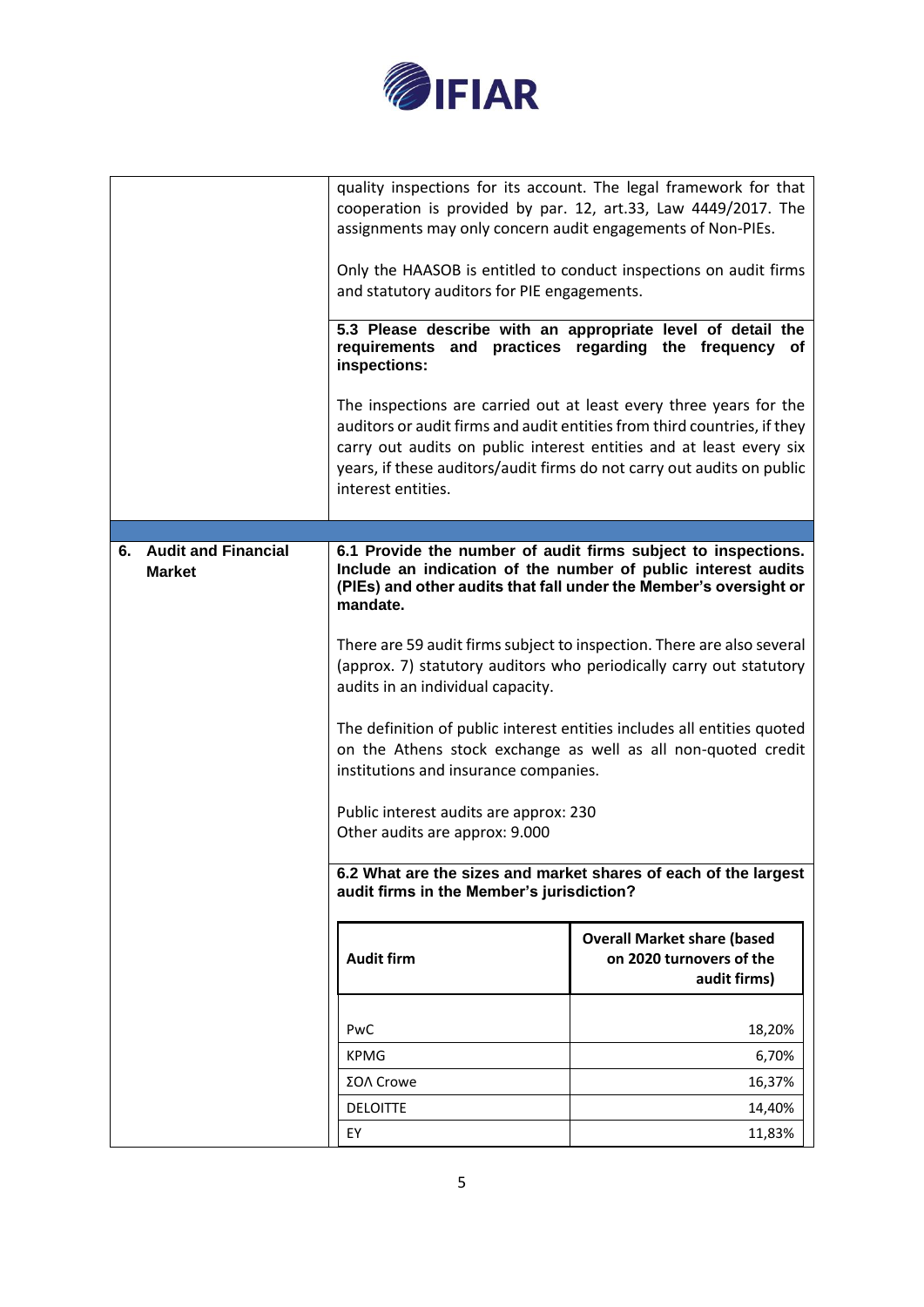

|                                                                                                           | <b>GRANT THORNTON</b>                                                                                                                                                                                                                                                                                                                                                                                                                                                                                                                              | 9,15%                                                                                                                                                                                                                                                                                                                                                                                                                                                                                                                                                                                                                                                                                                                                                                                                                                                                                                                                                                                                                                      |
|-----------------------------------------------------------------------------------------------------------|----------------------------------------------------------------------------------------------------------------------------------------------------------------------------------------------------------------------------------------------------------------------------------------------------------------------------------------------------------------------------------------------------------------------------------------------------------------------------------------------------------------------------------------------------|--------------------------------------------------------------------------------------------------------------------------------------------------------------------------------------------------------------------------------------------------------------------------------------------------------------------------------------------------------------------------------------------------------------------------------------------------------------------------------------------------------------------------------------------------------------------------------------------------------------------------------------------------------------------------------------------------------------------------------------------------------------------------------------------------------------------------------------------------------------------------------------------------------------------------------------------------------------------------------------------------------------------------------------------|
|                                                                                                           | Other firms                                                                                                                                                                                                                                                                                                                                                                                                                                                                                                                                        | 23,35%                                                                                                                                                                                                                                                                                                                                                                                                                                                                                                                                                                                                                                                                                                                                                                                                                                                                                                                                                                                                                                     |
|                                                                                                           | <b>Total</b>                                                                                                                                                                                                                                                                                                                                                                                                                                                                                                                                       | 100,00%                                                                                                                                                                                                                                                                                                                                                                                                                                                                                                                                                                                                                                                                                                                                                                                                                                                                                                                                                                                                                                    |
|                                                                                                           |                                                                                                                                                                                                                                                                                                                                                                                                                                                                                                                                                    |                                                                                                                                                                                                                                                                                                                                                                                                                                                                                                                                                                                                                                                                                                                                                                                                                                                                                                                                                                                                                                            |
|                                                                                                           |                                                                                                                                                                                                                                                                                                                                                                                                                                                                                                                                                    |                                                                                                                                                                                                                                                                                                                                                                                                                                                                                                                                                                                                                                                                                                                                                                                                                                                                                                                                                                                                                                            |
| <b>Main Other</b><br>7.<br><b>Responsibilities of the</b><br>Member within the area<br>of Audit Oversight | <b>Registration/Licensing</b><br>☑<br>☑<br><b>Audit and/or Ethics Standard Setting</b><br>冈<br><b>Permanent Education of Auditors</b><br>М<br><b>Enforcement</b><br>☑<br><b>Other: National accounting standards</b><br>7.2<br>lf<br>the<br><b>Member</b><br><b>Registration/Licensing,</b><br>please<br>Registration/Licensing conducted by another organization?<br>☑<br><b>Directly</b><br>$\bullet$<br>appropriate level of detail.<br>$\bullet$<br>Member in these procedures.<br>and registers those who qualify for a professional license. | 7.1 Please indicate whether the Member has responsibility for<br>tasks other than Inspections within the area of Audit Oversight:<br>has<br>the<br>responsibility<br>for<br>indicate<br>this<br>whether<br>responsibility is undertaken directly or through oversight of<br>□ Through Oversight<br>If directly, please describe the responsibility with an<br>If through oversight, please indicate the name of the other<br>organization and its composition (i.e. whether practitioners<br>from the audit profession are involved in decision-making).<br>Also give a description of the powers of the other<br>organization and procedure applied, as well as the role of the<br>After successful completion of the professional exams and practical<br>experience the candidate applies for a professional license and the<br>HAASOB examines all the application files twice a year and with a<br>decision from the Board of Directors decide on the licensing or not<br>For clarification purposes, with Act 003/2017 the HAASOB has |
|                                                                                                           | complete or indicates any deficiencies.                                                                                                                                                                                                                                                                                                                                                                                                                                                                                                            | delegated that the application and supporting documents of the<br>statutory auditor/audit firm shall be submitted to the Institute of<br>Certified Public Accountants of Greece (SOEL), which records the<br>total of the submitted supporting documents and certifies to<br>HAASOB that all the submitted documents are valid, accurate and                                                                                                                                                                                                                                                                                                                                                                                                                                                                                                                                                                                                                                                                                               |
|                                                                                                           | for a professional license.                                                                                                                                                                                                                                                                                                                                                                                                                                                                                                                        | HAASOB has the ultimate responsibility to decide on the licensing or<br>not of a statutory auditor/audit firm and registers those who qualify                                                                                                                                                                                                                                                                                                                                                                                                                                                                                                                                                                                                                                                                                                                                                                                                                                                                                              |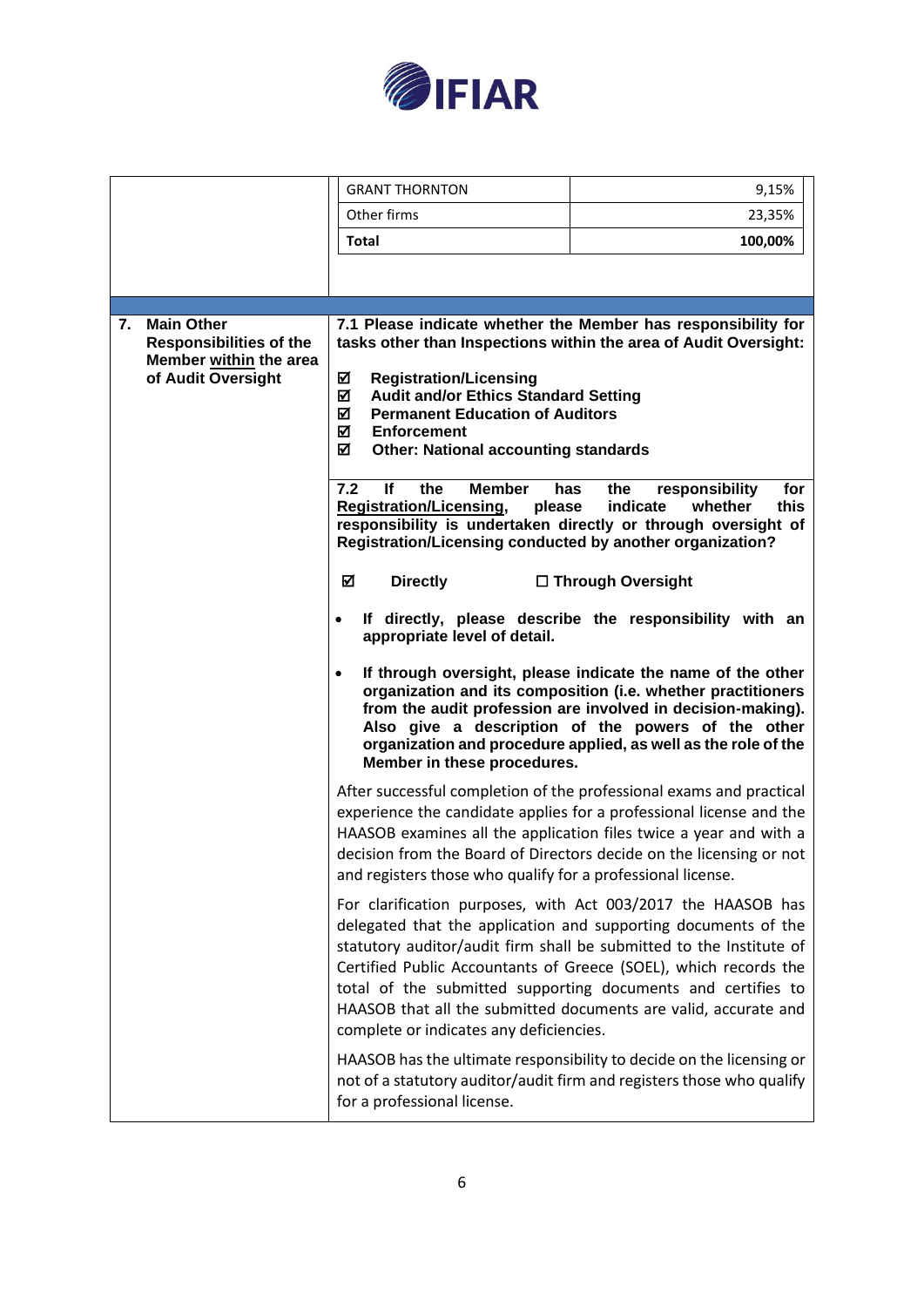

| 7.3 If the Member has the responsibility for Audit and/or Ethics                                                                                                                                                                                                                                                                                                |
|-----------------------------------------------------------------------------------------------------------------------------------------------------------------------------------------------------------------------------------------------------------------------------------------------------------------------------------------------------------------|
| Standard Setting, please indicate whether this responsibility is<br>undertaken directly or through oversight of Audit and/or Ethics<br><b>Standard Setting conducted by another organization?</b>                                                                                                                                                               |
| M<br><b>Directly</b><br>□ Through Oversight                                                                                                                                                                                                                                                                                                                     |
| If directly, please describe the responsibility with an<br>$\bullet$<br>appropriate level of detail.                                                                                                                                                                                                                                                            |
| If through oversight, please indicate the name of the other<br>$\bullet$<br>organization and its composition (i.e. whether practitioners<br>from the audit profession are involved in decision-making).<br>Also give a description of the powers of the other<br>organization and procedures applied, as well as the role of<br>the Member in these procedures. |
| The HAASOB oversees the maintenance of auditing/ Ethics<br>standards.                                                                                                                                                                                                                                                                                           |
| Under the new legislation, it is under the responsibilities of the<br>HAASOB to issue a new Ethics Standard Code.                                                                                                                                                                                                                                               |
| 7.4 If the Member has the responsibility for Permanent<br><b>Education of Auditors, please</b><br>indicate whether this<br>responsibility is undertaken directly or through oversight of<br>Permanent Education of Auditors conducted by another<br>organization?                                                                                               |
| $\Box$ Directly<br>☑<br><b>Through Oversight</b>                                                                                                                                                                                                                                                                                                                |
| If directly, please describe the responsibility with an<br>$\bullet$<br>appropriate level of detail.                                                                                                                                                                                                                                                            |
| If through oversight, please indicate the name of the other<br>٠<br>organization and its composition (i.e. whether practitioners<br>from the audit profession are involved in decision-making).<br>Also give a description of the powers of the other<br>organization and procedures applied, as well as the role of<br>the Member in these procedures.         |
| The Professional Body (SOEL) and any organization suitably certified                                                                                                                                                                                                                                                                                            |
| to carry out such responsibility oversighted by the HAASOB.                                                                                                                                                                                                                                                                                                     |
| 7.5 If the Member has the responsibility for <b>Enforcement</b> , please<br>indicate whether this responsibility is undertaken directly or<br>through referral to other organization(s)?                                                                                                                                                                        |
| <b>☑</b> Directly<br>□ Through Referral                                                                                                                                                                                                                                                                                                                         |
| If directly, kindly provide a brief description or summary of<br>$\bullet$<br>the enforcement responsibility, the procedure and process                                                                                                                                                                                                                         |